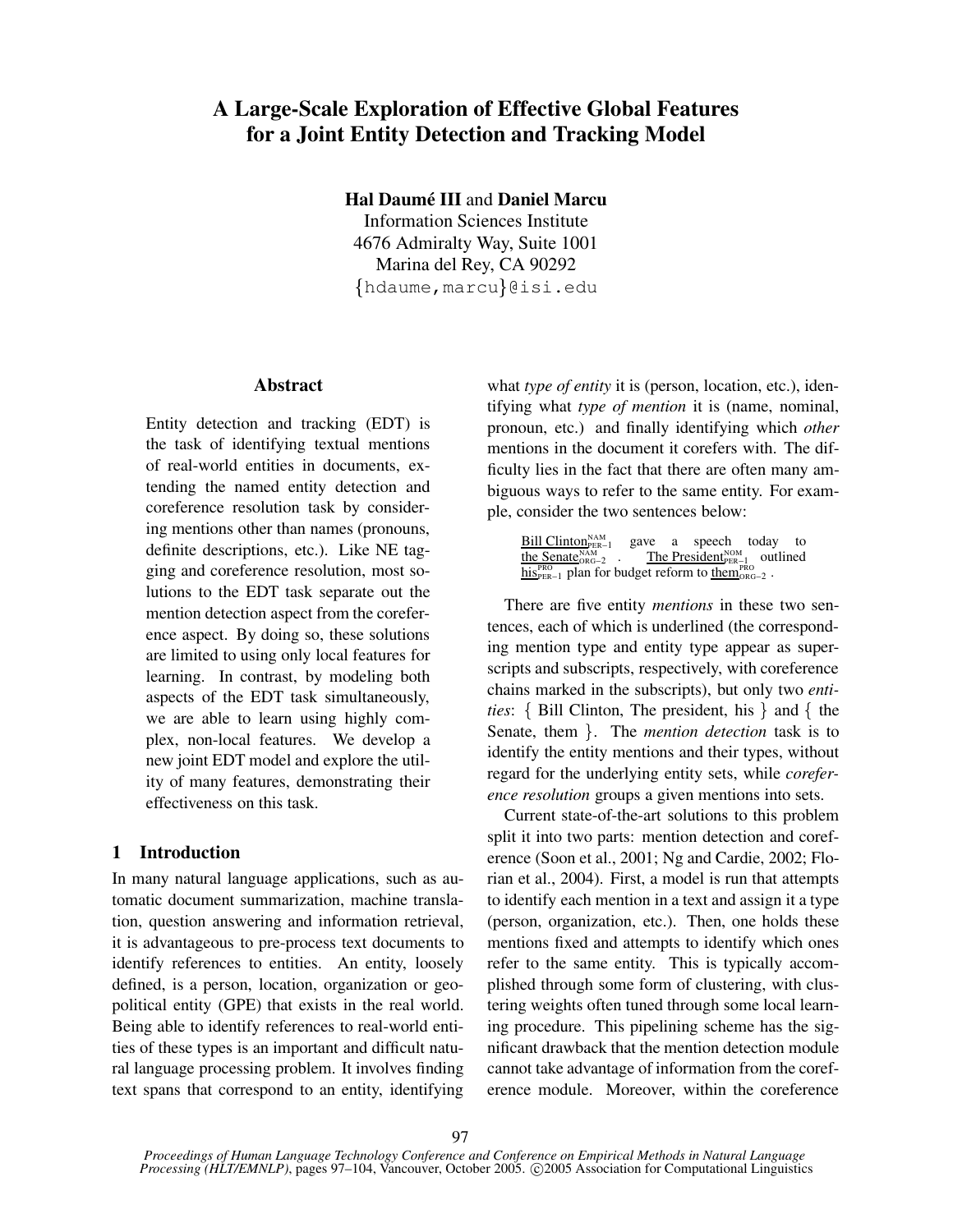task, performing learning and clustering as separate tasks makes learning rather ad-hoc.

In this paper, we build a model that solves the mention detection and coreference problems in a simultaneous, joint manner. By doing so, we are able to obtain an empirically superior system as well as integrate a large collection of features that one cannot consider in the standard pipelined approach. Our ability to perform this modeling is based on the *Learning as Search Optimization* framework, which we review in Section 2. In Section 3, we describe our joint EDT model in terms of the search procedure executed. In Section 4, we describe the features we employ in this model; these include the standard lexical, semantic (WordNet) and string matching features found in most other systems. We additionally consider many other feature types, most interestingly *count-based features*, which take into account the distribution of entities and mentions (and are not expressible in the binary classification method for coreference) and *knowledge-based features*, which exploit large corpora for learning nameto-nominal references. In Section 5, we present our experimental results. First, we compare our joint system with a pipelined version of the system, and show that joint inference leads to improved performance. Next, we perform an extensive feature comparison experiment to determine which features are most useful for the coreference task, showing that our newly introduced features provide useful new information. We conclude in Section 6.

### **2 Learning as Search Optimization**

When one attempts to apply current, standard machine learning algorithms to problems with combinatorial structured outputs, the resulting algorithm implicitly assumes that it is possible to find the best structures for a given input (and some model parameters). Furthermore, most models require much more, either in the form of feature expectations for conditional likelihood-based methods (Lafferty et al., 2001) or local marginal distributions for margin-based methods (Taskar et al., 2003). In many cases—including EDT and coreference—this is a false assumption. Often, we are not able to find the *best* solution, but rather must employ an approximate search to find the best possible solution, given time and space constraints. The Learning as Search

| <b>Algo</b> Learn( <i>problem, initial, enqueue, <math>w, x, y</math></i> )<br>$nodes \leftarrow MakeQueue(MakeNode(problem, initial))$ |
|-----------------------------------------------------------------------------------------------------------------------------------------|
| while <i>nodes</i> is not empty <b>do</b>                                                                                               |
|                                                                                                                                         |
| $node \leftarrow$ RemoveFront( <i>nodes</i> )                                                                                           |
| <b>if</b> none of <i>nodes</i> $\cup$ { <i>node</i> } is y-good <b>or</b>                                                               |
| GoalTest( <i>node</i> ) and <i>node</i> is not y-good <b>then</b>                                                                       |
| $sibs \leftarrow sibling(node, y)$                                                                                                      |
| $\mathbf{w} \leftarrow \text{update}(\mathbf{w}, x, \text{sibs}, \text{node} \cup \text{nodes})$                                        |
| $nodes \leftarrow MakeQueue(sibs)$                                                                                                      |
| else                                                                                                                                    |
| <b>if</b> GoalTest( <i>node</i> ) <b>then return</b> $w$                                                                                |
| $next \leftarrow$ Operators( <i>node</i> )                                                                                              |
| nodes $\leftarrow$ enqueue(problem, nodes, next, <b>w</b> )                                                                             |
| end if                                                                                                                                  |
| end while                                                                                                                               |

Figure 1: The generic search/learning algorithm.

Optimization (LaSO) framework exploits this difficulty as an opportunity and seeks to find model parameters that are good *within the context of search.*

More formally, following the LaSO framework, we assume that there is a set of input structures  $\mathcal{X}$ and a set of output structures  $\mathcal Y$  (in our case, elements  $x \in \mathcal{X}$  will be documents and elements  $y \in \mathcal{Y}$ will be documents marked up with mentions and their coreference sets). Additionally, we provide the structure of a search space  $S$  that results in elements of  $\mathcal Y$  (we will discuss our choice for this component later in Section 3). The LaSO framework relies on a *monotonicity* assumption: given a structure  $y \in \mathcal{Y}$ and a node  $n$  in the search space, we must be able to calculate whether it is *possible* for this node  $n$  to eventually lead to  $y$  (such nodes are called  $y$ -good).

LaSO parameterizes the search process with a weight vector  $\mathbf{w} \in \mathbb{R}^D$ , where weights correspond to features of search space nodes and inputs. Specifically, we write  $\Phi : \mathcal{X} \times \mathcal{S} \to \mathbb{R}^D$  as a function that takes a pair of an input  $x$  and a node in the search space  $n$  and produces a vector of features. LaSO takes a standard search algorithm and modifies it to incorporate learning in an online manner to the algorithm shown in Figure 1. The key idea is to perform search as normal until a point at which it becomes impossible to reach the correct solution. When this happens, the weight vector  $w$  is updated in a corrective fashion. The algorithm relies on a parameter update formula; the two suggested by (Daumé III and Marcu, 2005) are a standard Perceptron-style update and an approximate large margin update of the sort proposed by (Gentile, 2001). In this work, we only use the large margin update, since in the original LaSO work, it consistently outperformed the sim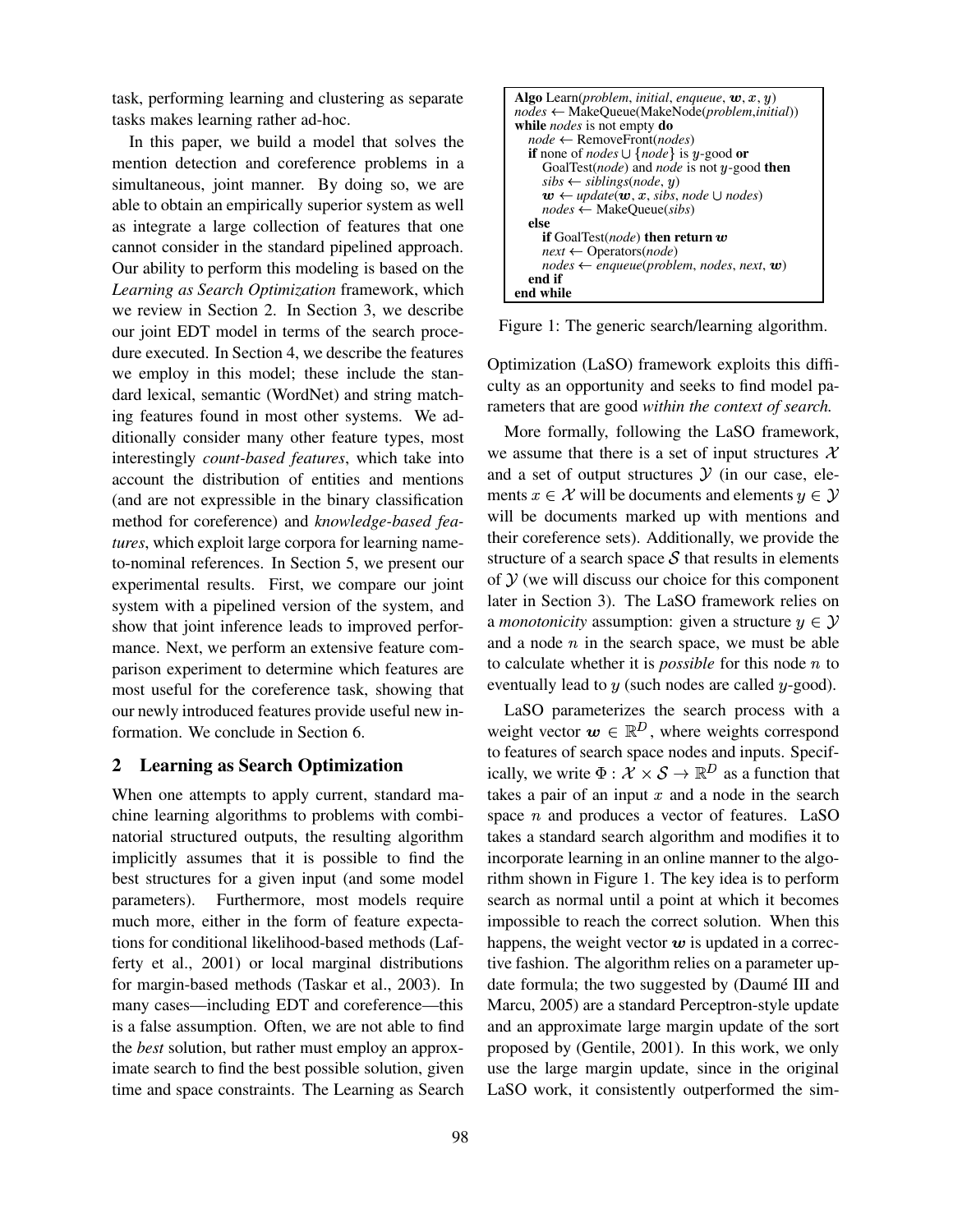pler Perceptron updates. The update has the form given below:

$$
\mathbf{w} \leftarrow \text{proj} \left( \mathbf{w} + C k^{-1/2} \, \Delta \right) \tag{2.13}
$$
\n
$$
\Delta = \text{proj} \left[ \sum_{n \in \text{sibs}} \frac{\Phi(x, n)}{|\text{sibs}|} - \sum_{n \in \text{nodes}} \frac{\Phi(x, n)}{|\text{nodes}|} \right] \tag{2.24}
$$

Where  $k$  is the update number,  $C$  is a tunable parameter and *proj* projects a vector into the unit sphere.

# **3 Joint EDT Model**

The LaSO framework essentially requires us to specify two components: the search space (and corresponding operations) and the features. These two are inherently tied, since the features rely on the search space, but for the time being we will ignore the issue of the feature functions and focus on the search.

#### **3.1 Search Space**

We structure search in a left-to-right decoding framework: a hypothesis is a complete identification of the initial segment of a document. For instance, on a document with  $N$  words, a hypothesis that ends at position  $0 < n < N$  is essentially what you would get if you took the full structured output and chopped it off at word  $n$ . In the example given in the introduction, one hypothesis might correspond to "Bill Clinton gave a" (which would be a  $y$ -good hypothesis), or to "Bill Clinton gave a" (which would not be a  $y$ -good hypothesis).

A hypothesis is expanded through the application of the search operations. In our case, the search procedure first chooses the number of words it is going to consume (for instance, to form the mention "Bill Clinton," it would need to consume two words). Then, it decides on an entity type and a mention type (or it opts to call this chunk not an entity (NAE), corresponding to non-underlined words). Finally, assuming it did not choose to form an NAE, it decides on which of the foregoing coreference chains this entity belongs to, or none (if it is the first mention of a new entity). All these decisions are made simultaneously, and the given hypothesis is then scored.

### **3.2 An Example**

For concreteness, consider again the text given in the introduction. Suppose that we are at the word "them" and the hypothesis we are expanding is correct. That is, we have correctly identified "Bill Clinton" with entity type "person" and mention type "name;" that we have identified "the Senate" with entity type "organization" and mention type "name;" and that we have identified both "The President" and "his" as entities with entity type "person" and mention types "nominal" and "pronoun," respectively, and that "The President" points back to the chain (Bill Clinton) and that "his" points back to the chain  $\langle$ Bill Clinton, The President $\rangle$ .

At this point of search, we have two choices for length: one or two (because there are only two words left: "them" and a period). A first hypothesis would be that the word "them" is NAE. A second hypothesis would be that "them" is a named person and is a new entity; a third hypothesis would be that "them" is a named person and is coreference with the "Bill Clinton" chain; a fourth hypothesis would be that "them" is a pronominal organization and is a new entity; next, "them" could be a pronominal organization that is coreferent with "the Senate"; and so on. Similar choices would be considered for the string "them ." when two words are selected.

#### **3.3 Linkage Type**

One significant issue that arises in the context of assigning a hypothesis to a coreference chain is how to compute features over that chain. As we will discuss in Section 4, the majority of our coreference-specific features are over *pairs* of chunks: the proposed new mention and an antecedent. However, since in general a proposed mention can have well more than one antecedent, we are left with a decision about how to combine this information.

The first, most obvious solution, is to essentially do nothing: simply compute the features over all pairs and add them up as usual. This method, however, intuitively has the potential for over-counting the effects of large chains. To compensate for this, one might advocate the use of an *average link* computation, where the score for a coreference chain is computed by averaging over its elements. One might also consider a *max link* or *min link* scenario, where one of the extrema is chosen as the value. Other research has suggested that a simple *last link*, where a mention is simply matched against the most recent mention in a chain might be appropriate, while *first link* might also be appropriate because the first mention of an entity tends to carry the most information.

In addition to these standard linkages, we also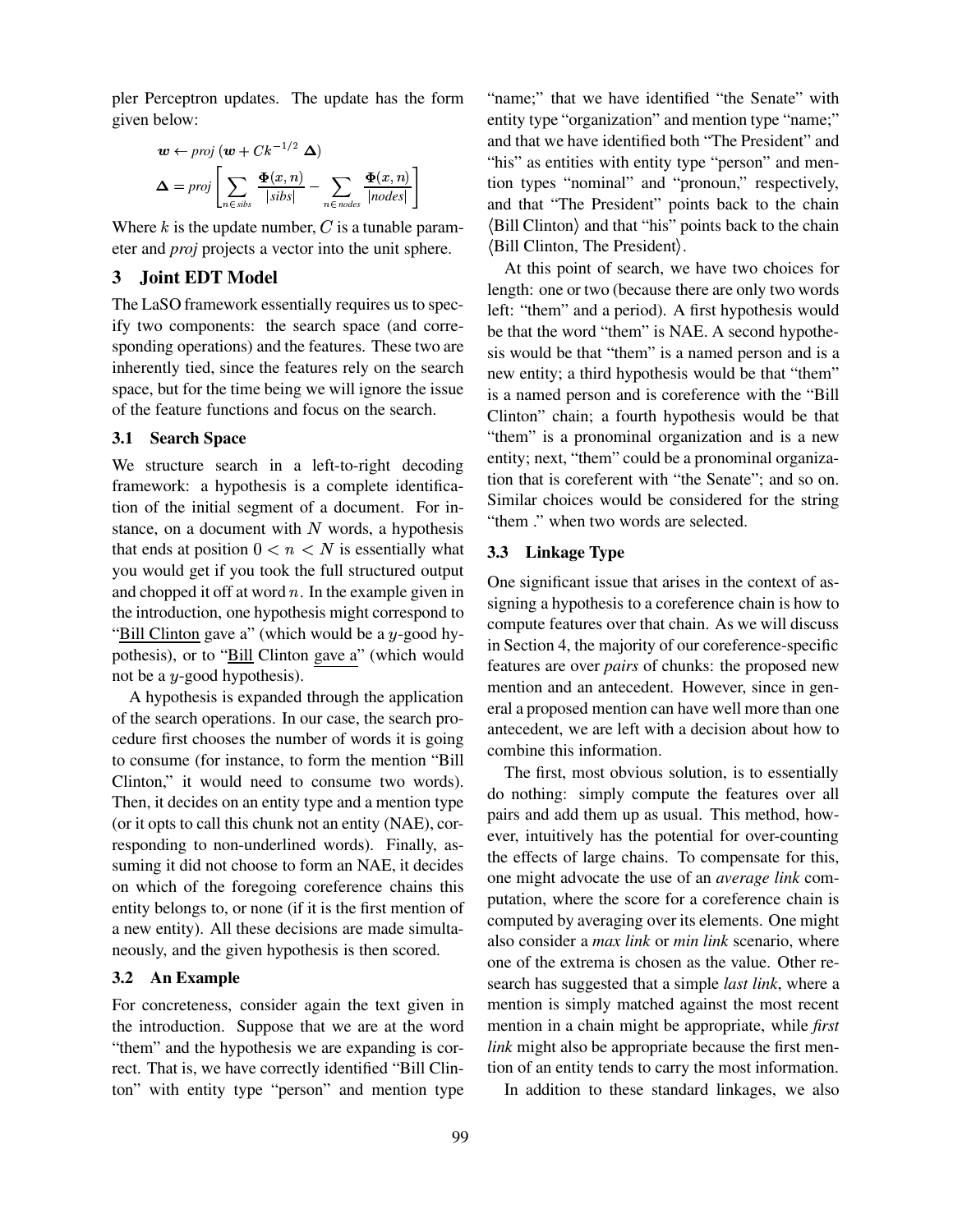consider an *intelligent link* scenario, where the method of computing the link structure depends on the *mention type*. The intelligent link is computed as follow, based on the mention type of the current mention,  $m$ :

- **If**  $m = NAM$  then: match *first* on NAM elements in the chain; if there are none, match against the *last* NOM element; otherwise, use *max link*.
- **If**  $m = NOM$  **then:** match against the *max* NOM in the chain; otherwise, match against the most *last* NAM; otherwise, use *max link*.
- **If**  $m = \textbf{PRO}$  **then:** use *average link* across all PRO or NAM; if there are none, use *max link*.

The construction of this methodology as guided by intuition (for instance, matching names against names is easy, and the first name tends to be the most complete) and subsequently tuned by experimentation on the development data. One might consider *learning* the best link method, and this may result in better performance, but we do not explore this option in this work. The initial results we present will be based on using intelligent link, but we will also compare the different linkage types explicitly.

## **4 Feature Functions**

All the features we consider are of the form *basefeature*  $\times$  *decision-feature*, where base features are functions of the input and decisions are functions of the hypothesis. For instance, a base feature might be something like "the current chunk contains the word 'Clinton"' and a decision feature might be something like "the current chunk is a named person."

# **4.1 Base Features**

For pedagogical purposes and to facility model comparisons, we have separated the base features into eleven classes: lexical, syntactic, pattern-based, count-based, semantic, knowledge-based, classbased, list-based, inference-based, string match features and history-based features. We will deal with each of these in turn. Finally, we will discuss how these base features are combined into *meta-features* that are actually used for prediction.

**Lexical features.** The class of lexical features contains simply computable features of single words. This includes: the number of words in the current chunk; the unigrams (words) contained in this chunk; the bigrams; the two character prefixes and suffixes; the word stem; the case of the word, computed by regular expressions like those given by (Bikel et al., 1999); simple morphological features (number, person and tense when applicable); and, in the case of coreference, pairs of features between the current mention and an antecedent.

**Syntactic features.** The syntactic features are based on running an in-house state of the art part of speech tagger and syntactic chunker on the data. The words include unigrams and bigrams of part of speech as well as unigram chunk features. We have not used any parsing for this task.

**Pattern-based features.** We have included a whole slew of features based on lexical and part of speech patterns surrounding the current word. These include: eight hand-written patterns for identifying pleonastic "it" and "that" (as in "It is raining" or "It seems to be the case that  $\ldots$ "); identification of pluralization features on the previous and next head nouns (this is intended to help make decisions about entity types); the previous and next content verb (also intended to help with entity type identification); the possessor or possessee in the case of simple possessive constructions ("The president 's speech" would yield a feature of "president" on the word "speech", and vice-versa; this is indented to be a sort of weak sub-categorization principle); a similar feature but applied to the previous and next content verbs (again to provide a weak sort of subcategorization); and, for coreference, a list of part of speech and word sequence patterns that match up to four words between nearby mentions that are either highly indicative of coreference (e.g., "of," "said," "am" ", a") or highly indicative of non-coreference (e.g., "s," "and," "in the," "and the"). This last set was generated by looking at intervening strings and finding the top twenty that had maximal mutual information with with class (coreferent or not coreferent) across the training data.

**Count-based features.** The count-based features apply only to the coreference task and attempt to capture regularities in the size and distribution of coreference chains. These include: the total number of entities detected thus far; the total number of mentions; the entity to mention ratio; the entity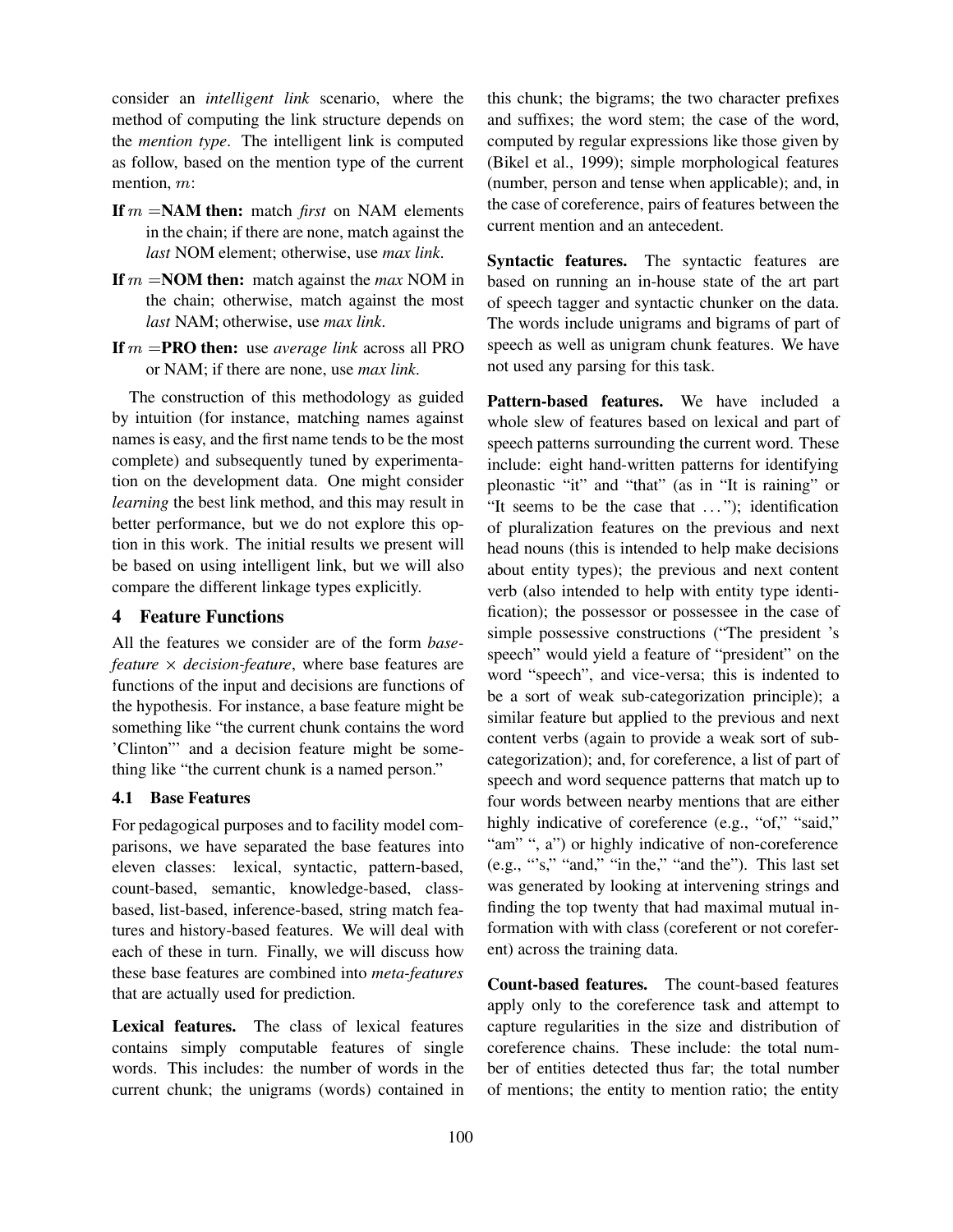to word ratio; the mention to word ratio; the size of the hypothesized entity chain; the ratio of the number of mentions in the current entity chain to the total number of mentions; the number of intervening mentions between the current mention and the last one in our chain; the number of intervening mentions of the same type; the number of intervening sentence breaks; the Hobbs distance computed over syntactic chunks; and the "decayed density" of the hypothesized entity, which is computed as  $\sum_{m=e} 0.5^{d(m)}/\sum_m 0.5^{d(m)}$ , where m ranges over the all previous mentions (constrained in the numerator to be in the same coreference chain as our mention) and  $d(m)$  is the number of entities away this mention is. This feature is captures that some entities are referred to consistently across a document, while others are mentioned only for short segments, but it is relatively rare for an entity to be mentioned once at the beginning and then ignored again until the end.

**Semantic features.** The semantic features used are drawn from WordNet (Fellbaum, 1998). They include: the two most common synsets from Word-Net for all the words in a chunk; all hypernyms of those synsets; for coreference, we also consider the distance in the WordNet graph between pairs of head words (defined to be the final word in the mention name) and whether one is a part of the other. Finally, we include the synset and hypernym information of the preceding and following verbs, again to model a sort of sub-categorization principle.

**Knowledge-based features.** Based on the hypothesis that many name to nominal coreference chains are best understood in terms of background knowledge (for instance, that "George W. Bush" is the "President"), we have attempted to take advantage of recent techniques from large scale data mining to extract lists of such pairs. In particular, we use the name/instance lists described by (Fleischman et al., 2003) and available on Fleischman's web page to generate features between names and nominals (this list contains  $2m$  pairs mined from 15GBs of news data). Since this data set tends to focus mostly on person instances from news, we have additionally used similar data mined from a 138GB web corpus, for which more general "ISA" relations were mined (Ravichandran et al., 2005).

**Class-based features.** The class-based features we employ are designed to get around the sparsity of data problem while simultaneously providing new information about word usage. The first class-based feature we use is based on word classes derived from the web corpus mentioned earlier and computed as described by (Ravichandran et al., 2005). The second attempts to instill knowledge of collocations in the data; we use the technique described by (Dunning, 1993) to compute multi-word expressions and then mark words that are commonly used as such with a feature that expresses this fact.

**List-based features.** We have gathered a collection of about 40 lists of common places, organization, names, etc. These include the standard lists of names gathered from census data and baby name books, as well as standard gazetteer information listing countries, cities, islands, ports, provinces and states. We supplement these standard lists with lists of airport locations (gathered from the FAA) and company names (mined from the NASDAQ and NYSE web pages). We additionally include lists of semantically plural but syntactically singular words (e.g., "group") which were mined from a large corpus by looking for patterns such as ("members of the . . . "). Finally, we use a list of persons, organizations and locations that were identified at least 100 times in a large corpus by the BBN IdentiFinder named entity tagger (Bikel et al., 1999).

These lists are used in three ways. First, we use simple list membership as a feature to improve detection performance. Second, for coreference, we look for word pairs that appear on the same list but are not identical (for instance, "Russia" and "England" appearing on the "country" list but not being identical hints that they are different entities). Finally, we look for pairs where one element in the pair is the head word from one mention and the other element in the pair is a list. This is intended to capture the notion that a word that appears on out "country list" is often coreferent with the word "country."

**Inference-based features.** The inference-based features are computed by attempting to infer an underlying semantic property of a given mention. In particular, we attempt to identify gender and semantic number (e.g., "group" is semantically plural although it is syntactically singular). To do so, we cre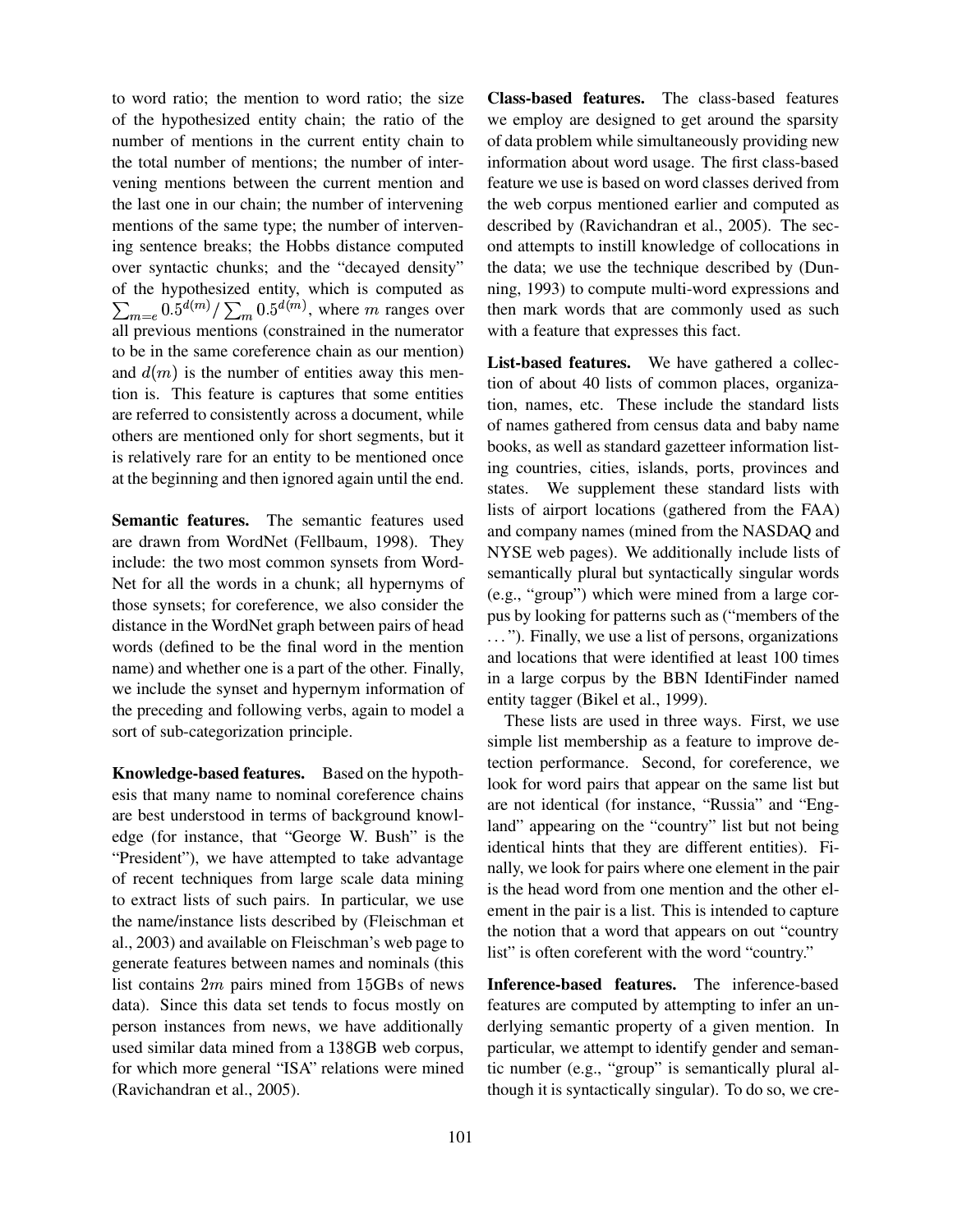ated a corpus of example mentions labels with number and gender, respectively. This data set was automatically extracted from our EDT data set by looking for words that corefer with pronouns for which we know the number or gender. For instance, a mention that corefers with "she" is known to be singular and female, while a mention that corefers with "they" is known to be plural. In about 5% of the cases, this was ambiguous – these cases were thrown out. We then used essentially the same features as described above to build a maximum entropy model for predicting number and gender. The predictions of this model are used both as features for detection as well as coreference (in the latter case, we check for matches). Additionally, we use several pre-existing classifiers as features. This are simple maximum entropy Markov models trained off of the MUC6 data, the MUC7 data and our ACE data.

**String match features.** We use the standard string match features that are described in every other coreference paper. These are: string match; substring match; string overlap; pronoun match; and normalized edit distance. In addition, we also use a string nationality match, which matches, for instance "Israel" and "Israeli," "Russia" and "Russian," "England" and "English," but not "Netherlands" and "Dutch." This is done by checking for common suffixes on nationalities and matching the first half of the of the words based on exact match. We additionally use a linguisticallymotivated string edit distance, where the replacement costs are lower for vowels and other easily confusable characters. We also use the Jaro distance as an additional string distance metric. Finally, we attempt to match acronyms by looking at initial letters from the words in long chunks.

**History-based features.** Finally, for the detection phase of the task, we include features having to do with long-range dependencies between words. For instance, if at the beginning of the document we tagged the word "Arafat" as a person's name (perhaps because it followed "Mr." or "Palestinian leader"), and later in the document we again see the word "Arafat," we should be more likely to call this a person's name, again. Such features have previously been explored in the context of information extraction from meeting announcements using conditional random fields augmented with long-range links (Sutton and McCallum, 2004), but the LaSO framework makes no Markov assumption, so there is no extra effort required to include such features.

### **4.2 Decision Features**

Our decision features are divided into three classes: simple, coreference and boundary features.

**Simple.** The simple decision features include: is this chunk tagged as an entity; what is its entity type; what is its entity subtype; what is its mention type; what is its entity type/mention type pair.

**Coreference.** The coreference decision features include: is this entity the start of a chain or continuing an existing chain; what is the entity type of this started (or continued) chain; what is the entity subtype of this started (or continued) chain; what is the mention type of this started chain; what is the mention type of this continued chain and the mention type of the most recent antecedent.

**Boundary.** The boundary decision features include: the second and third order Markov features over entity type, entity subtype and mention type; features appearing at the previous (and next) words within a window of three; the words that appear and the previous and next mention boundaries, specified also by entity type, entity subtype and mention type.

# **5 Experimental Results 5.1 Data**

We use the official 2004 ACE training and test set for evaluation purposes; however, we exclude from the training set the Fisher conversations data, since this is very different from the other data sets and there is no Fisher data in the 2004 test set. This amounts to 392 training documents, consisting of  $8.1k$  sentences and  $160k$  words. There are a total of 24k mentions in the data corresponding to  $10k$ entities (note that the data is not annotated for crossdocument coreference, so instances of "Bill Clinton" appearing in two different documents are counted as two different entities). Roughly half of the entities are people, a fifth are organizations, a fifth are GPEs and the remaining are mostly locations or facilities. The test data is 192 documents,  $3.5k$  sentences and  $64k$  words, with  $10k$  mentions to  $4.5k$  entities. In all cases, we use a beam of 16 for training and test,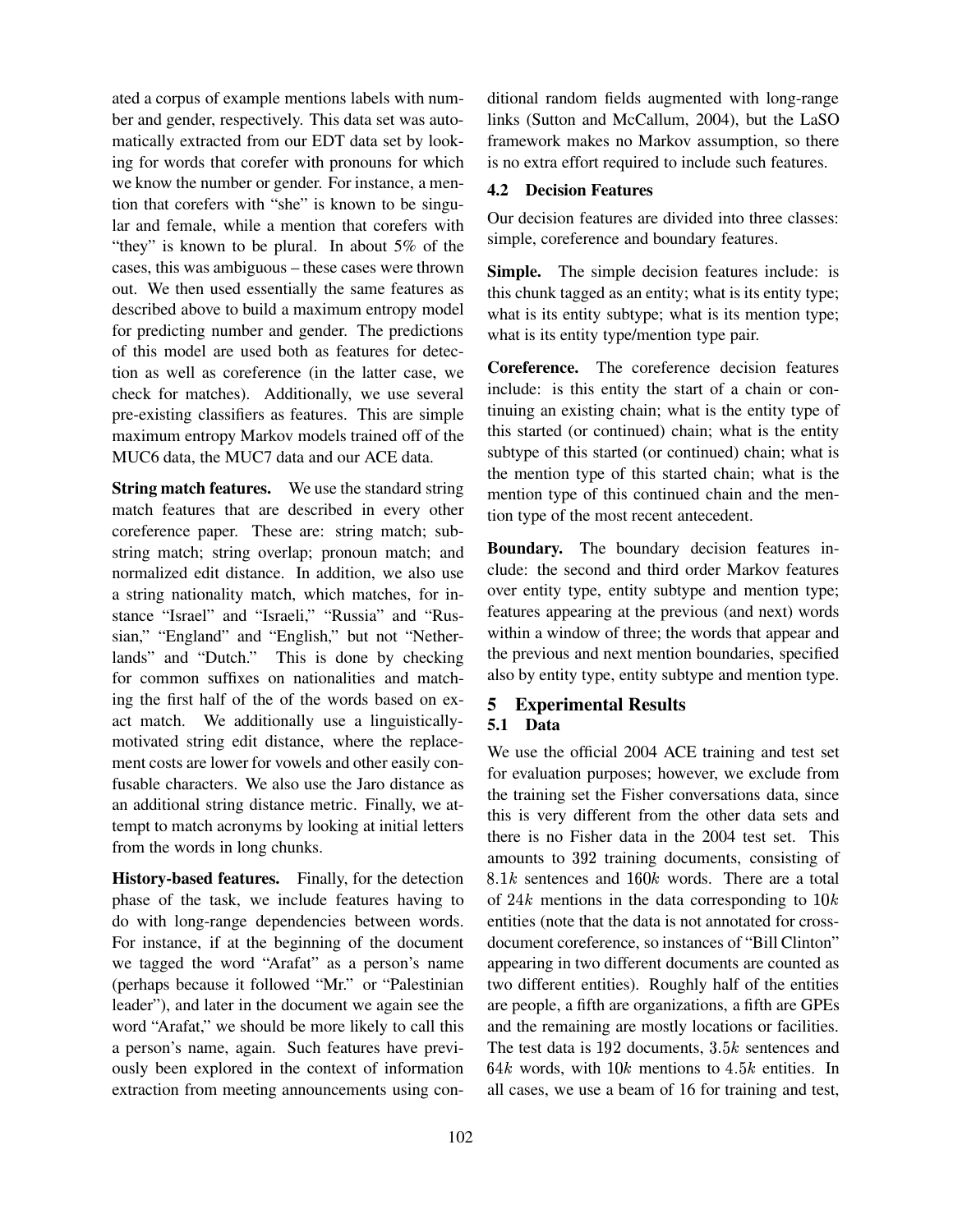and ignore features that occur fewer than five times in the training data.

#### **5.2 Evaluation Metrics**

There are many evaluation metrics possible for this data. We will use as our primary measure of quality the ACE metric. This is computed, roughly, by first matching system mentions with reference mentions, then using those to match system entities with reference entities. There are costs, once this matching is complete, for type errors, false alarms and misses, which are combined together to give an ACE score, ranging from 0 to 100, with 100 being perfect (we use v.10 of the ACE evaluation script).

#### **5.3 Joint versus Pipelined**

We compare the performance of the joint system with the pipelined system. For the pipelined system, to build the mention detection module, we use the same technique as for the full system, but simply don't include in the hypotheses the coreference chain information (essentially treating each mention as if it were in its own chain). For the stand-alone coreference system, we assume that the correct mentions and types are always given, and simply hypothesize the chain (though still in a left-to-right manner).<sup>1</sup> Run as such, the joint model achieves an ACE score of  $79.4$  and the pipelined model achieves an ACE score of  $78.1$ , a reasonably substantial improvement for performing both task simultaneously. We have also computed the performance of these two systems, ignoring the coreference scores (this is done by considering each mention to be its own entity and recomputing the ACE score). In this case, the joint model, ignoring its coreference output, achieves an ACE score of 85.6 and the pipelined model achieves a score of 85.3. The joint model

|  |  | -Str -Lex -Cou -KB -Inf -Lst -Pat -Cla -Sem -Syn |  |  |  |  |  |  |  |
|--|--|--------------------------------------------------|--|--|--|--|--|--|--|
|--|--|--------------------------------------------------|--|--|--|--|--|--|--|

|      |           |                     |                                                                                           |           | 83.6 88.9 86.9 88.9 88.9 88.9 89.0 88.5 88.7 89.1 89.1                                                           |  |
|------|-----------|---------------------|-------------------------------------------------------------------------------------------|-----------|------------------------------------------------------------------------------------------------------------------|--|
|      |           |                     |                                                                                           |           | 83.7 $\left[ 87.6 \right]$ 87.1 $\left[ 88.6 \right]$ 88.8 $\left[ 88.9 \right]$ 88.6 $\left[ 88.9 \right]$ 89.2 |  |
| 85.2 |           |                     | $87.6$ $87.5$ $89.1$ $88.8$                                                               | 89.2 88.7 | $\parallel$ 89.2                                                                                                 |  |
|      |           |                     | $84.3$ 87.6 87.2 88.7 $\left[ \frac{84.3}{87.0} \right]$                                  |           |                                                                                                                  |  |
|      |           |                     | 83.2 $\parallel$ 86.5 $\parallel$ 86.9 $\parallel$ 88.5 $\parallel$ 88.4 $\parallel$ 88.7 |           |                                                                                                                  |  |
|      |           |                     | 78.3 $\left[ 86.7 \right]$ 86.8 $\left[ 87.9 \right]$ 88.3                                |           |                                                                                                                  |  |
|      |           | 78.5 86.2 86.5 87.6 |                                                                                           |           |                                                                                                                  |  |
|      | 77.6 85.5 | 85.6                |                                                                                           |           |                                                                                                                  |  |
| 76.7 | 84.9      |                     |                                                                                           |           |                                                                                                                  |  |

Figure 2: Comparison of performance as different feature classes are removed.

does marginally better, but it is unlikely to be statistically significant. In the 2004 ACE evaluation, the best three performing systems achieved scores of  ${79.9, 79.7}$  and  ${78.2$ ; it is unlikely that our system is significantly worse than these.

#### **5.4 Feature Comparison for Coreference**

In this section, we analyze the effects of the different base feature types on coreference performance. We use a model with perfect mentions, entity types and mention types (with the exception of pronouns: we do not assume we know pronoun types, since this gives away too much information), and measure the performance of the coreference system. When run with the full feature set, the model achieves an ACE score of  $89.1$  and when run with no added features beyond simple biases, it achieves  $65.4$ . The best performing system in the 2004 ACE competition achieved a score of  $91.5$  on this task; the next best system scored 88.2, which puts us squarely in the middle of these two (though, likely not statistically significantly different). Moreover, the best performing system took advantage of additional data that they labeled in house.

To compute feature performance, we begin with all feature types and iteratively remove them oneby-one so that we get the best performance (we do not include the "history" features, since these are not relevant to the coreference task). The results are shown in Figure 2. Across the top line, we list the ten feature classes. The first row of results shows the performance of the system after removing just

<sup>1</sup>One subtle difficulty with the joint model has to do with the online nature of the learning algorithm: at the beginning of training, the model is guessing randomly at what words are entities and what words are not entities. Because of the large number of initial errors made in this part of the task, the weights learned by the coreference model are initially very noisy. We experimented with two methods for compensating for this effect. The first was to give the mention identification model as "head start": it was run for one full pass through the training data, ignoring the coreference aspect and the following iterations were then trained jointly. The second method was to only update the coreference weights when the mention was identified correctly. On development data, the second was more efficient and outperformed the first by  $0.6$  ACE score, so we use this for the experiments reported in this section.